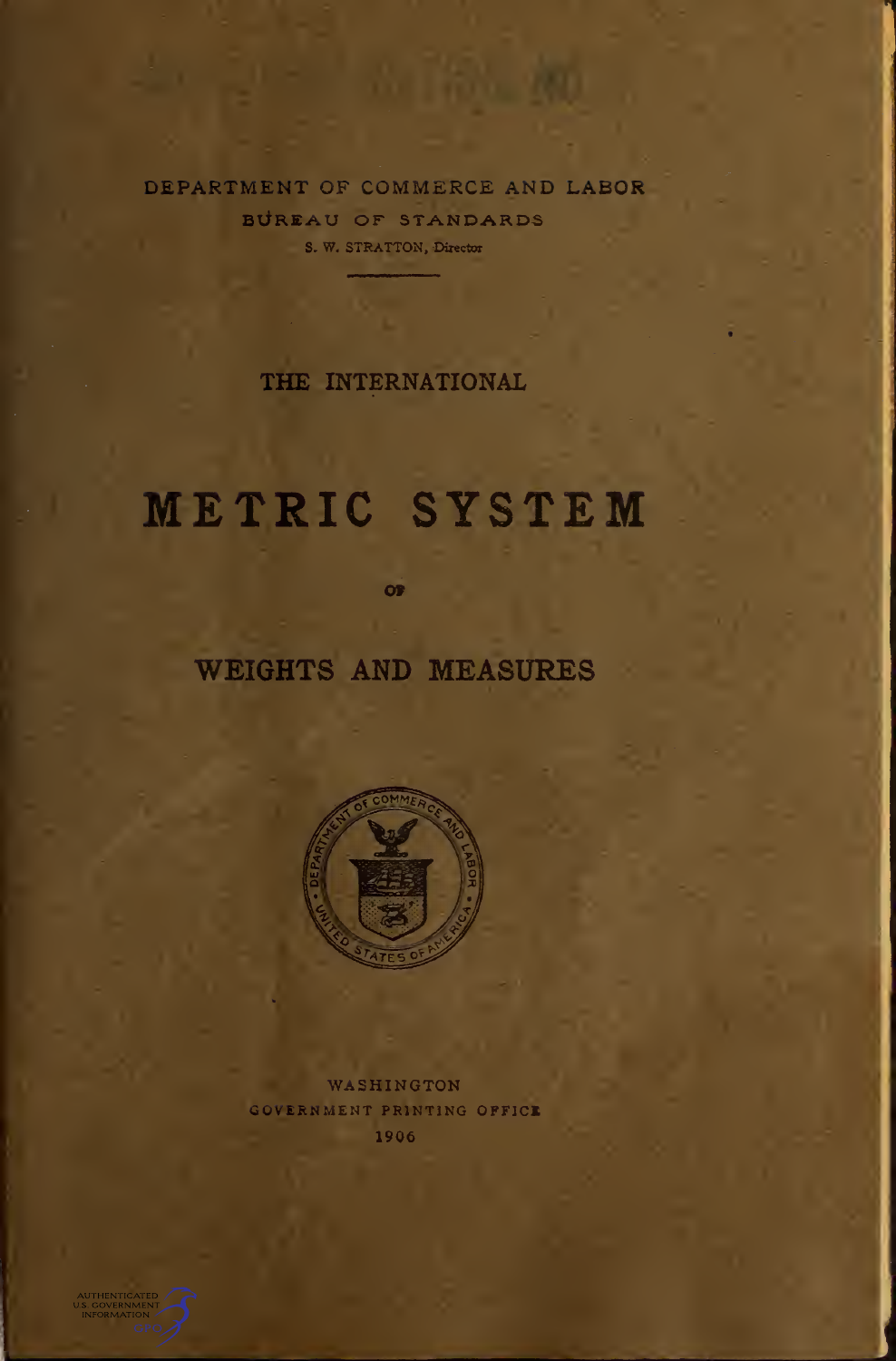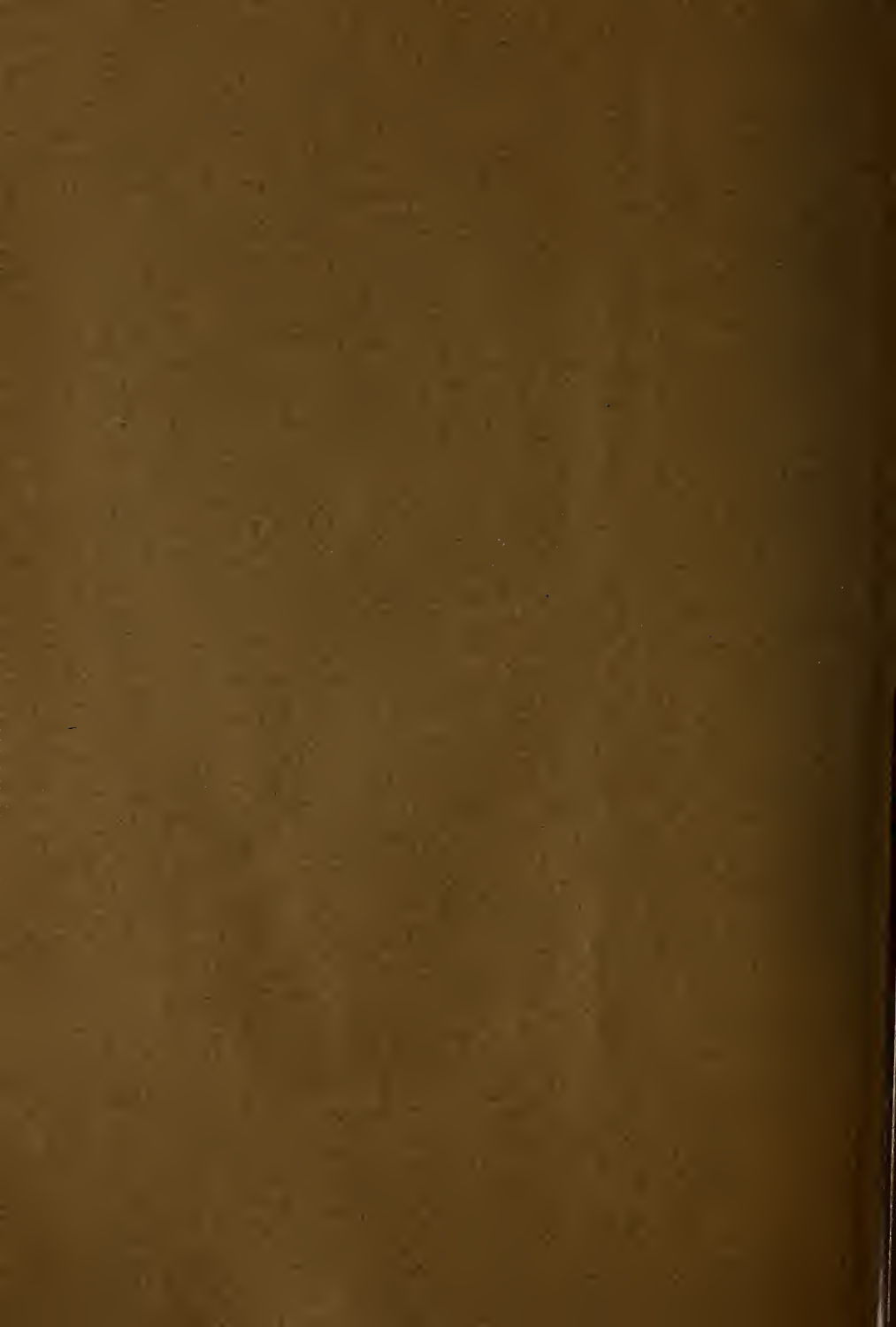**MARK MARKET DISTURBANCE** 

DEPARTMENT OF COMMERCE AND LABOR BUREAU or STANDARDS S. W. STRATTON, Director

THE INTERNATIONAL

# METRIC SYSTEM

**OF** 

# WEIGHTS AND MEASURES



WASHINGTON GOVERNMENT PRINTING OFFICE 1906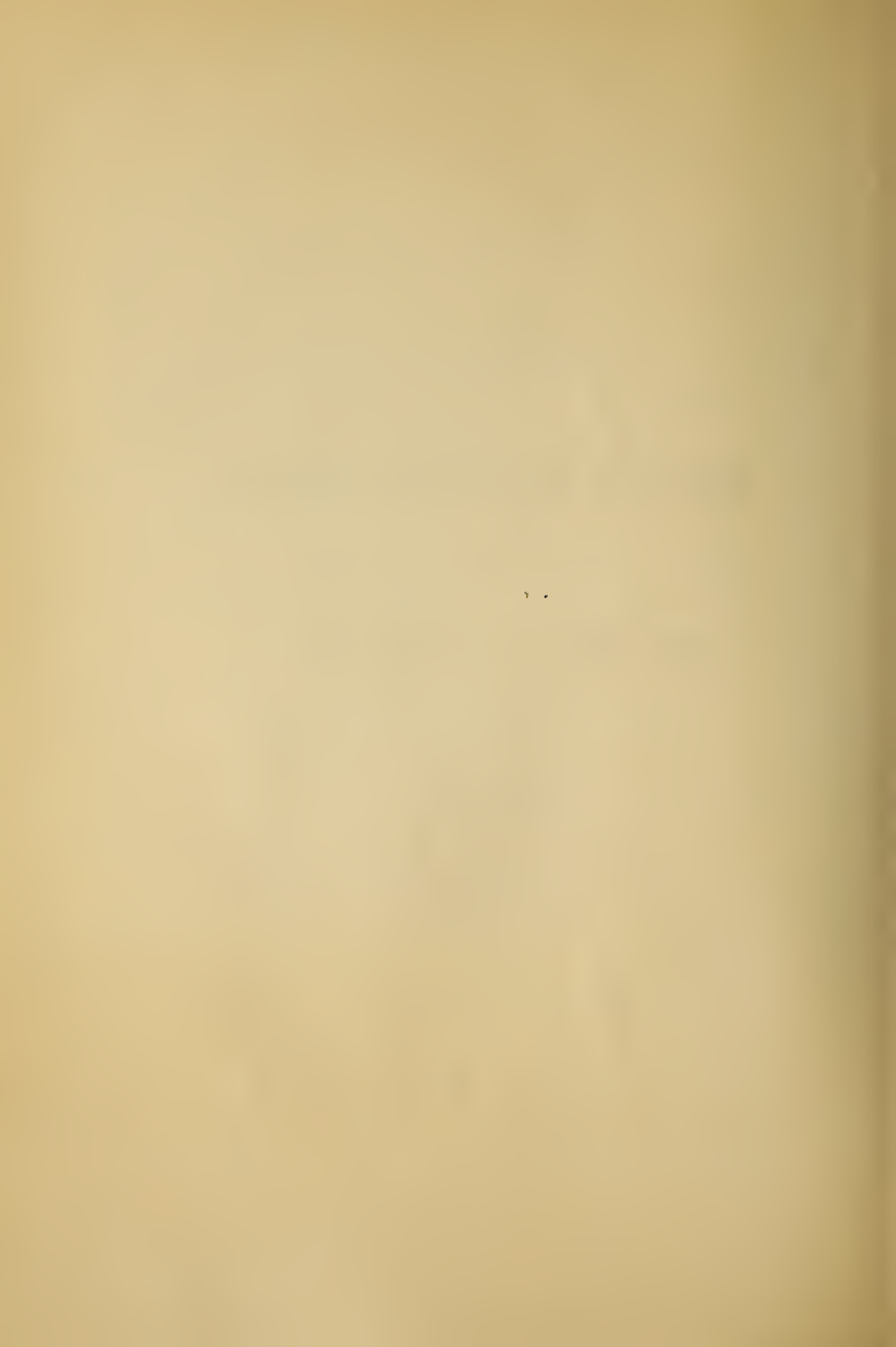## THE INTERNATIONAL METRIC SYSTEM OF WEIGHTS AND MEASURES.

#### INTRODUCTION.

The following was prepared to answer some of the more simple questions addressed to the Bureau of Standards in regard to the metric system of weights and measures and its use.

The essential features of the system were embodied in a report made to the French National Assembly by the Academy of Sciences in 1791. A number of other nations were invited to cooperate with France in establishing the new system, and Holland, Denmark, Switzerland, Spain, and several minor States were represented on an international commission which met in Paris in 1799 to accept the metric standards constructed under the direction of the French Institute.

Although the metric system very soon attracted the favorable attention of other nations, it was not until forty years later that its use became general in France. Since 1840, however, its use has rapidly spread until at the present time it is either obligatory or permissive in every civilized country in the world. Its use was made " lawful throughout the United States " by act of Congress in 1866, and at the same time provision was made to supply every State in the Union with a set of metric weights and measures.

No organized effort had been made up to this time to supply the different countries with authentic copies of the metric prototypes which were preserved in the archives of France. In order to meet the demand for accurate standards whose relation to one another would be known with the highest precision, metric conventions were held in Paris in 1870 and 1872, which were attended by offi cial delegates from about thirty countries. At these conferences committees were appointed to investigate the best form and material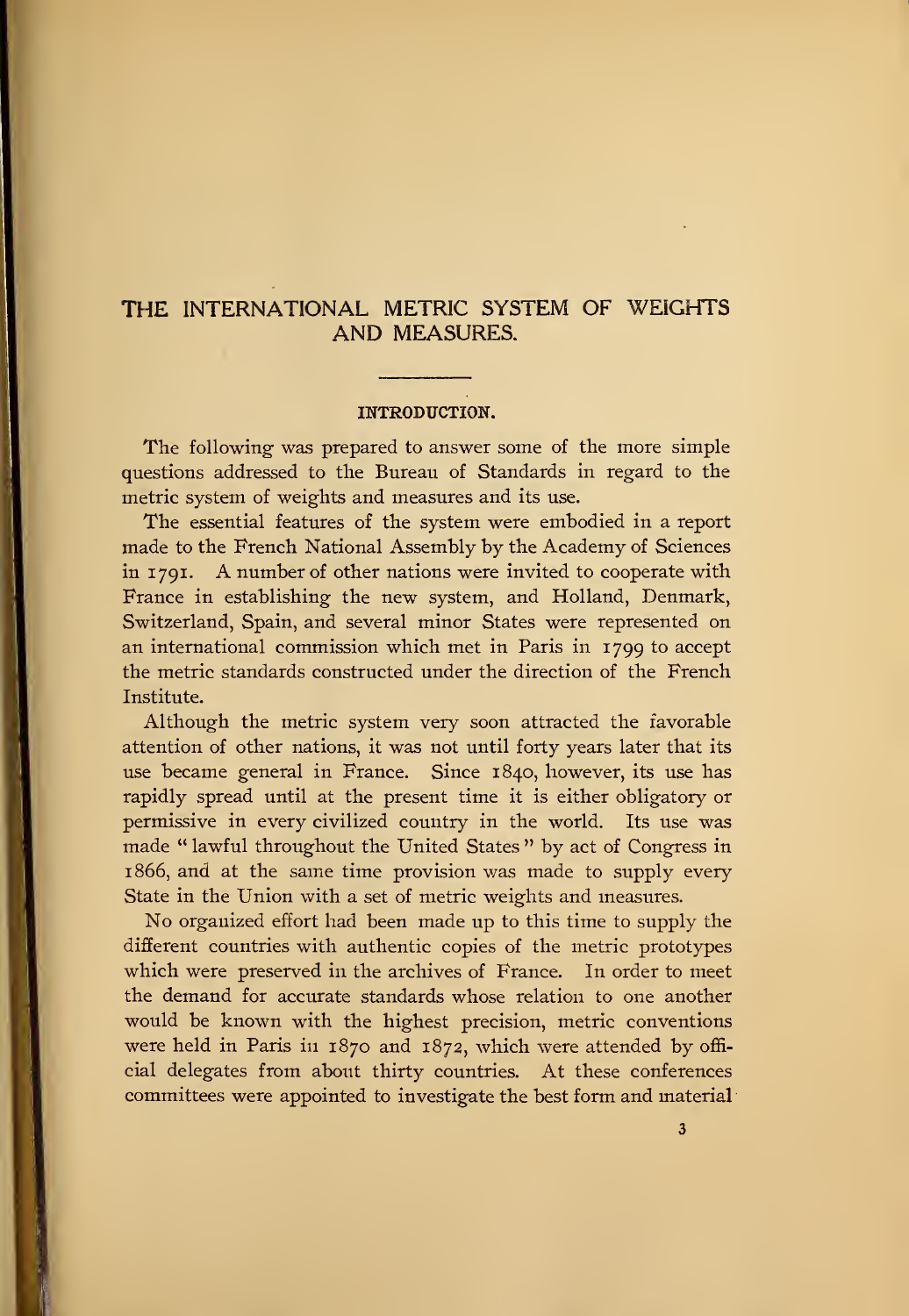for the proposed new standards. In 1875 a treaty was signed at Paris by seventeen of the principal nations of the world, the United States being among the number, which provided for the permanent organization of an International Bureau of Weights and Measures under the direction of an International Committee. The most important work of the International Committee was to provide for the construction of a sufficient number of platinum-iridium meters and kilograms to meet the demand of the interested nations. The comparison of all these standards with one another and with the original meter and kilogram was made at the International Bureau which had been established near Paris on neutral territory ceded to the International Committee by the French Government.

This work was completed in 1889, and after selecting a certain meter and a certain kilogram as the international prototypes, the others were distributed by lot to the different countries. The international meter and kilogram<sup>®</sup> have values identical with the original meter and kilogram, are preserved in a special underground vault at the International Bureau, and are accessible only to the Inter national Committee. The United States secured two meters and two kilograms, which are now preserved at the Bureau of Standards at Washington and serve as the fundamental standards of length and mass of the United States. It is the plan of the International Committee to intercompare all the national meters and kilograms with the international prototypes at regular intervals or whenever considered necessary.

At the present time the International Bureau of Weights and Measures is supported jointly by the following countries: The United States, Great Britain, Germany, Russia, France, Austria-Hungary, Belgium, Argentine Confederation, Spain, Italy, Mexico, Peru, Portugal, Roumania, Servia, Sweden, Norway, Switzerland, Venezuela, Japan, and Denmark.

The advantages claimed for the metric system are:

(1) The decimal relation between the units.

(2) The extremely simple relation of the units of length, area, volume, and weight to one another.

(3) The uniform and self-defining names of units.

a The original meter and kilogram "of the Archives" were adopted as standard in 1799.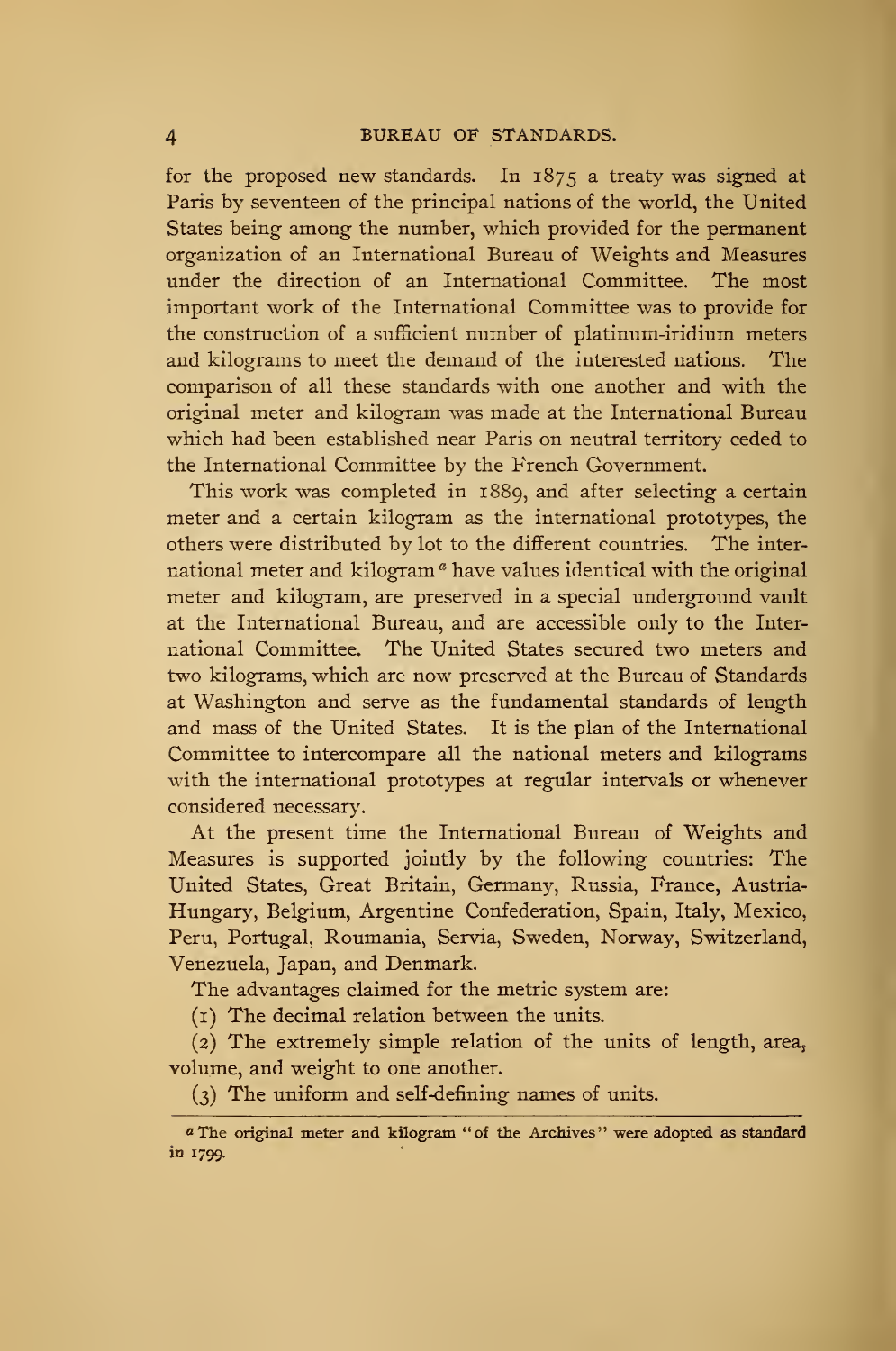#### INTERNATIONAL METRIC SYSTEM. 5

#### SYNOPSIS OF THE SYSTEM.

The fundamental unit of the metric system is the METER—the unit of length. From this the units of capacity (LITER) and of weight (GRAM) were derived. All other units are the decimal subdivisions or multiples of these. These three units are simply related; e. g., for all practical purposes one CUBIC DECIMETER equals one LITER and one LITER of water weighs one kilogram. The metric tables are formed by combining the words "METER," "GRAM," and "LITER" with the six numerical prefixes, as in the following tables:

| <b>PREFIXES</b>           |              |         |                                                          | <b>MEANING</b>                                        | UNITS                    |                               |
|---------------------------|--------------|---------|----------------------------------------------------------|-------------------------------------------------------|--------------------------|-------------------------------|
| milli-<br>centi-<br>deci- |              |         | $=$ one thousandth<br>$=$ one hundredth<br>$=$ one tenth | $\frac{1}{1000}$<br>$\frac{1}{100}$<br>$\frac{1}{10}$ | .001<br>.01<br>$\cdot$ 1 | "meter" for length,           |
|                           | Unit $=$ one |         |                                                          |                                                       | $\mathbf{1}$             | "gram" for weight or<br>mass. |
| deka-<br>hecto-<br>kilo-  |              | $=$ ten | $=$ one hundred<br>$=$ one thousand                      | $\frac{10}{1}$<br>$\frac{100}{1}$<br>$\frac{1000}{1}$ | 10<br>100<br>1000        | "liter" for capacity.         |

#### UNITS OF LENGTH.

| $m$ illi-meter $=$   |              | .001 meter. |
|----------------------|--------------|-------------|
| $centimeter =$       | .01          | 66          |
| $deci$ -meter =      | $\mathbf{1}$ | 44          |
| $METER^a =$          | 1            | 66          |
| $deka-meter =$       | 10           | 66          |
| $hecto-meter =$      | 100          | 66          |
| kilo-meter $= 1,000$ |              | 66          |

Where *miles* are used in England and the United States for measuring distances, the  $kilometer$  (1,000 meters) is used in metric countries. The kilometer is about <sup>5</sup> furlongs. There are about 1,600 meters in a statute mile, 20 meters in a chain, and 5 meters in a rod.

a One meter equals 39.37 inches exactly.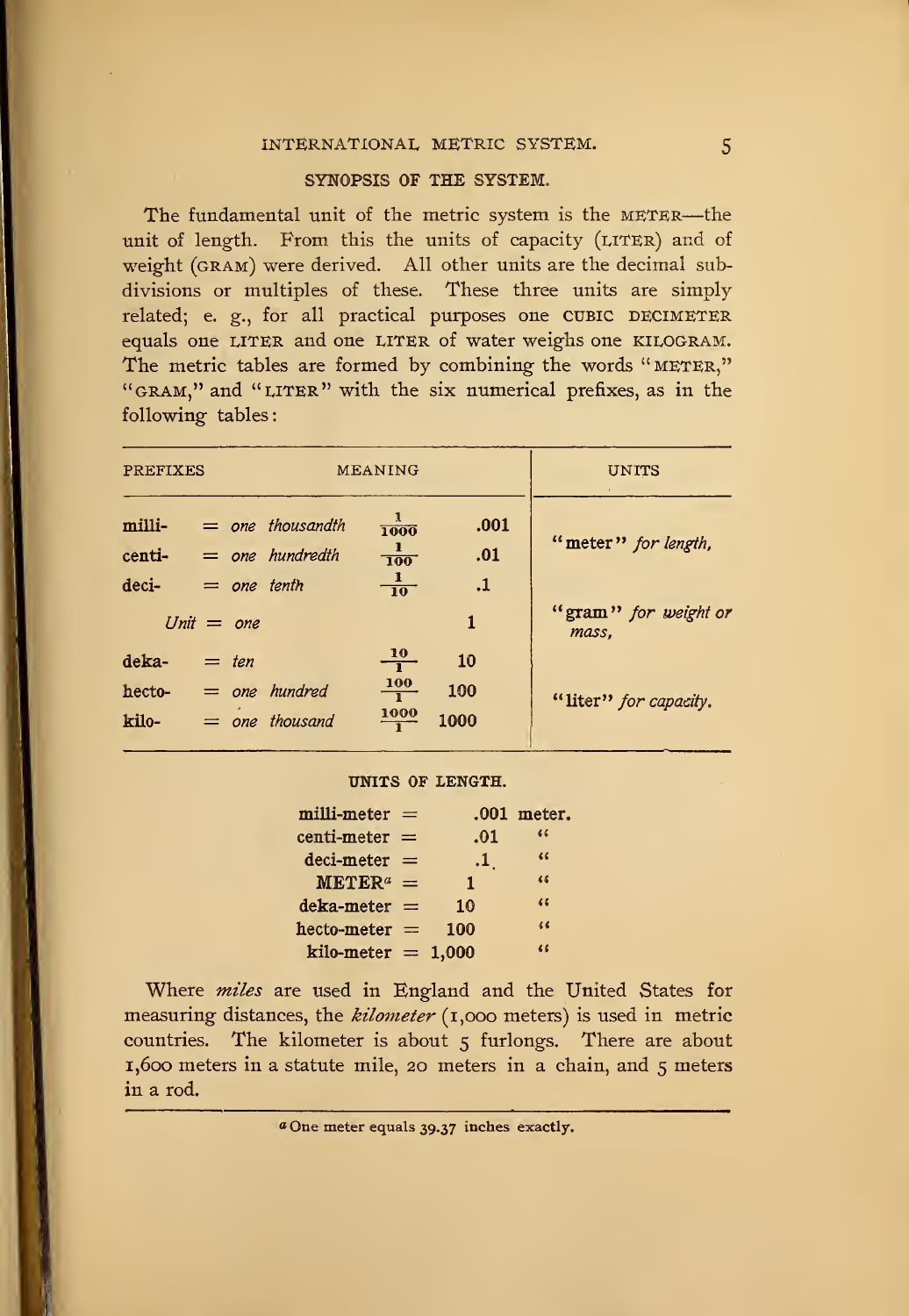The *meter* is used for dry goods, merchandise, engineering construction, building, and other purposes where the *vard* and *foot* are used. The meter is about a tenth longer than the yard.

The *centimeter* and *millimeter* are used instead of the *inch* and its fractions in machine construction and similar work. The centimeter, as its name shows, is the hundredth of a meter. It is used in cabinet work, in expressing sizes of paper, books, and many cases where the inch is used. The centimeter is about two-fifths of an inch and the millimeter about one twenty-fifth of an inch. The millimeter is divided for finer work into tenths, hundredths, and thousandths.



Fig. 1. Comparison Scale: 10 Centimeters and 4 Inches. (Actual Size.)

If a number of distances in millimeters, meters, and kilometers are to be added, reduction is unnecessary. They are added as dollars, dimes, and cents are now added. For example, "1,050.25 meters" is not read " I kilometer, 5 dekameters, 2 decimeters, and 5 centimeters," but " one thousand and fifty meters, twenty-five centimeters," just as " $$1,050.25$ " is read "one thousand and fifty dollars. twenty-five cents."

#### AREA.

The table of areas is formed by squaring the length measures, as in our common system. For land measure 10 meters square is called an "ARE" (meaning "area"). The side of one are is about  $33$  feet. The HECTARE is 100 meters square, and, as its name indicates, is 100 ares, or about  $2\frac{1}{2}$  acres. An *acre* is about 0.4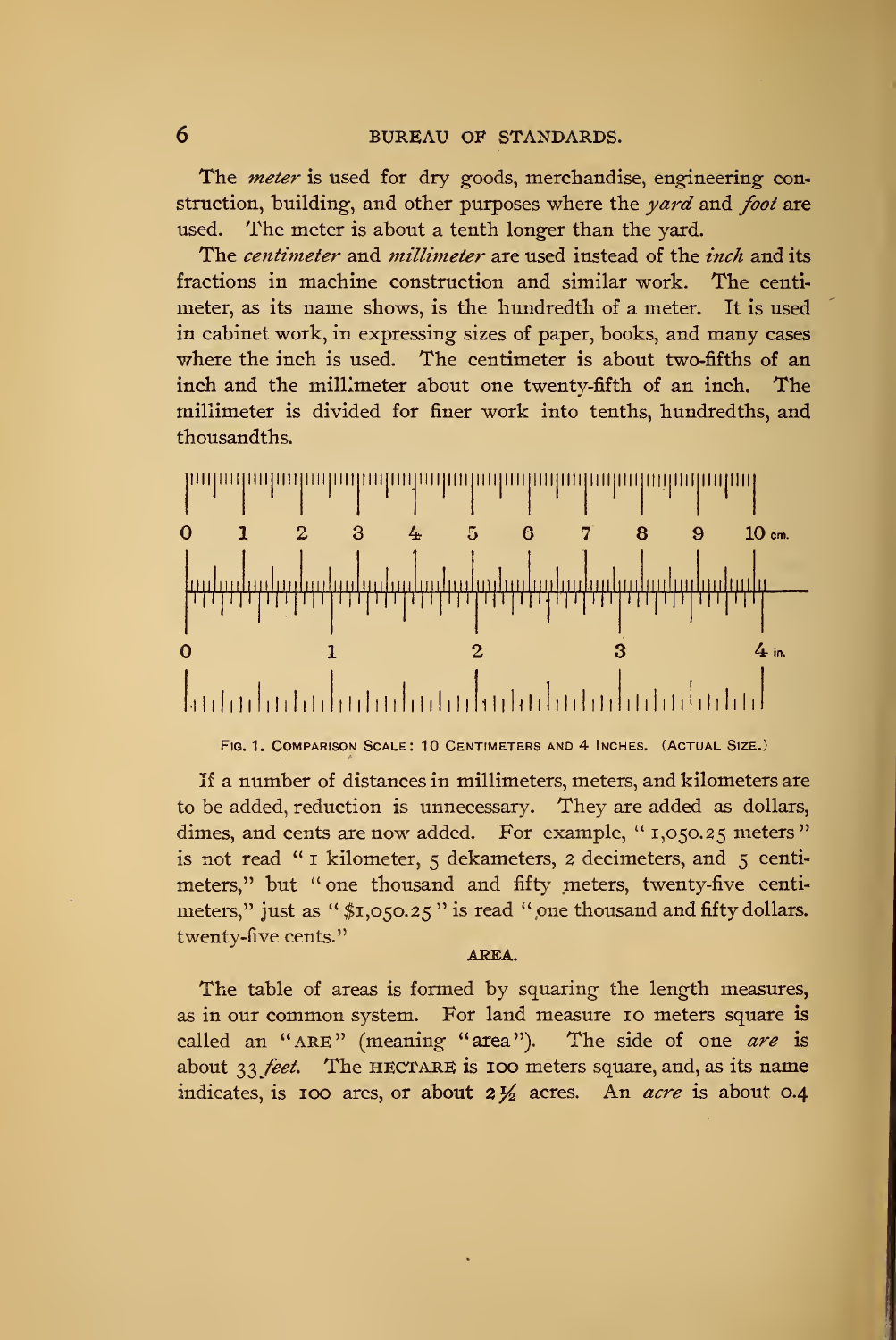hectare. A standard United States quarter section contains almost exactly 64 hectares. A square kilometer contains 100 hectares.<br>For smaller measures of surface the *square meter* is used. The

For smaller measures of surface the square meter is used. square meter is about 20 per cent larger than the square yard. For still smaller surfaces the square centimeter is used. A square inch contains about  $6\frac{1}{2}$  square centimeters.

#### VOLUME.

The cubic measures are the cubes of the linear units. The *cubic* meter (sometimes called the stère, meaning "solid") is the unit of



Fig. 2. Cubic Decimeter. (Actual Size.)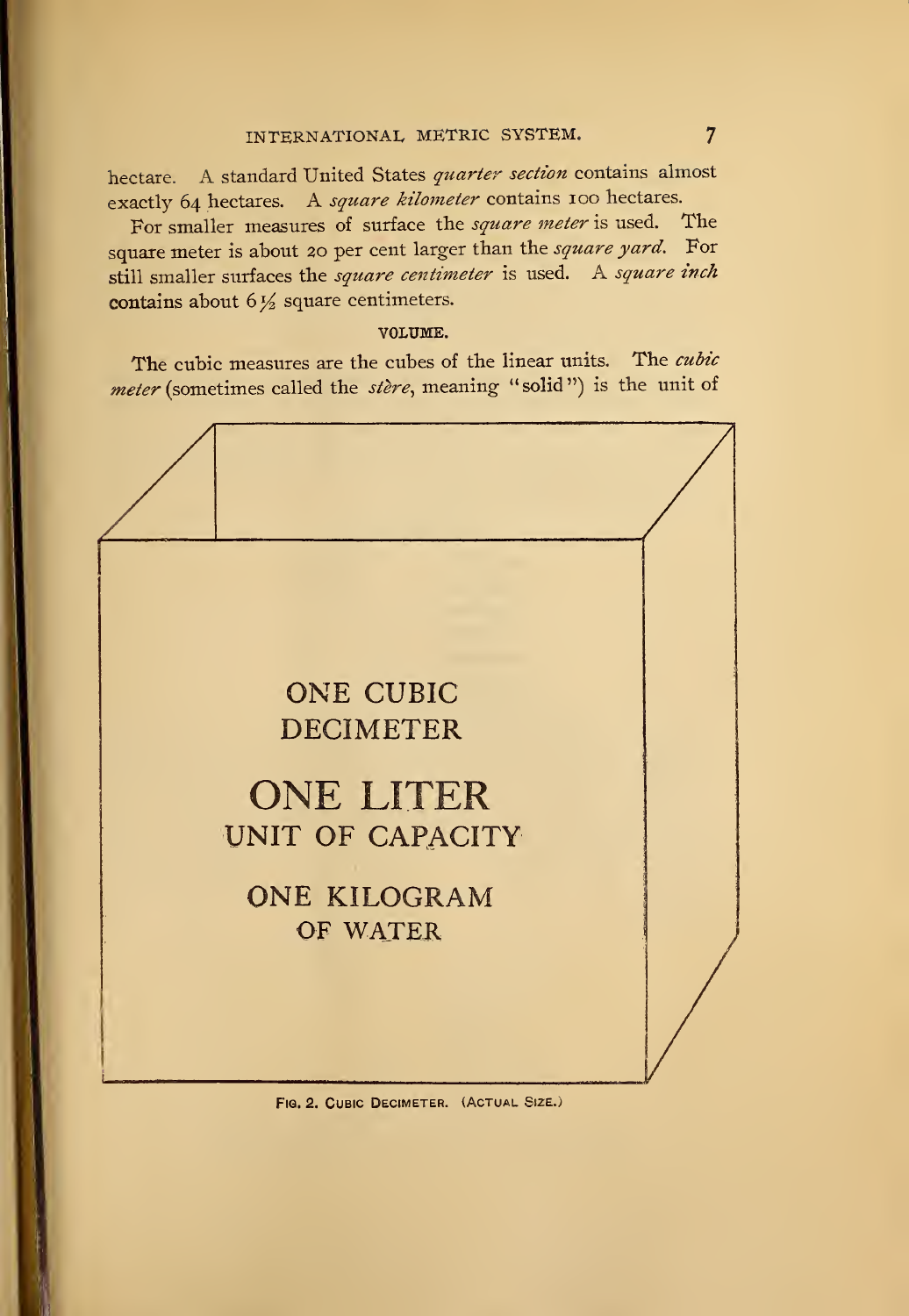volume. A *cubic meter* of water weighs a *metric ton* and is equal to I kiloliter. The cubic meter is used in place of the cubic yard and is about 30 per cent larger. This is used for "cuts and fills" in grading land, measuring timber, expressing contents of tanks and reservoirs, flow of rivers, dimensions of stone, tonnage of ships, and other places where the cubic yard and foot are used. The thousandth part of the cubic meter ( $I$  cubic decimeter) is called the LITER. (See table of capacity units.)

For very small volumes the *cubic centimeter* (cc or cm<sup>3</sup>) is used. This volume of water weighs a  $gram$ , which is the unit of weight or mass. There are about 16 cubic centimeters in a cubic inch. The cubic centimeter is the unit of volume used by chemists as well as in pharmacy, medicine, surgery, and other technical work. One thousand cubic centimeters make *I* liter.

#### UNITS OF CAPACITY.

| $m$ illi-liter $=$   |             | .001 liter |
|----------------------|-------------|------------|
| $centi$ -liter $=$   | $\cdot .01$ | 66         |
| $deci$ -liter $=$    | $\cdot$ 1   | 44         |
| $LITER^a =$          | 1           | 44         |
| $de$ ka-liter $=$    | 10          | 66         |
| $hecto$ -liter =     | 100         | 66         |
| $kilo-liter = 1,000$ |             | 44         |

The *hectoliter* (100 liters) serves the same purposes as the United States *bushel* (2,150.42 cubic inches), and is equal to about 3 bushels, or a barrel. A *peck* is about 9 liters. The liter is used for measurements commonly given in the  $\emph{gallon}$ , the liquid and dry quarts, a liter being <sup>5</sup> per cent larger than our liquid quart and 10 per cent smaller than the dry quart. A liter of water weighs exactly a kilogram, i.e., 1,000 grams. A thousand liters of water weigh  $I$ metric ton.

```
UNITS OF WEIGHT (OR MASS).
```

| $m$ illi-gram $=$     | $0.001$ gram |    |
|-----------------------|--------------|----|
| $centi-gram =$        | .01          | 66 |
| $deci-gram =$         | $\cdot$ 1    | 66 |
| $GRAH =$              | 1            | 66 |
| $deka-gram =$         | 10           | 44 |
| $hecto-gram =$        | 100          | 66 |
| kilo-gram $b = 1,000$ |              | 44 |

«One liter equals 1.05668 liquid quarts or 0.9081 dry quarts.

 $b$ One kilogram equals 2.204622 avoirdupois pounds.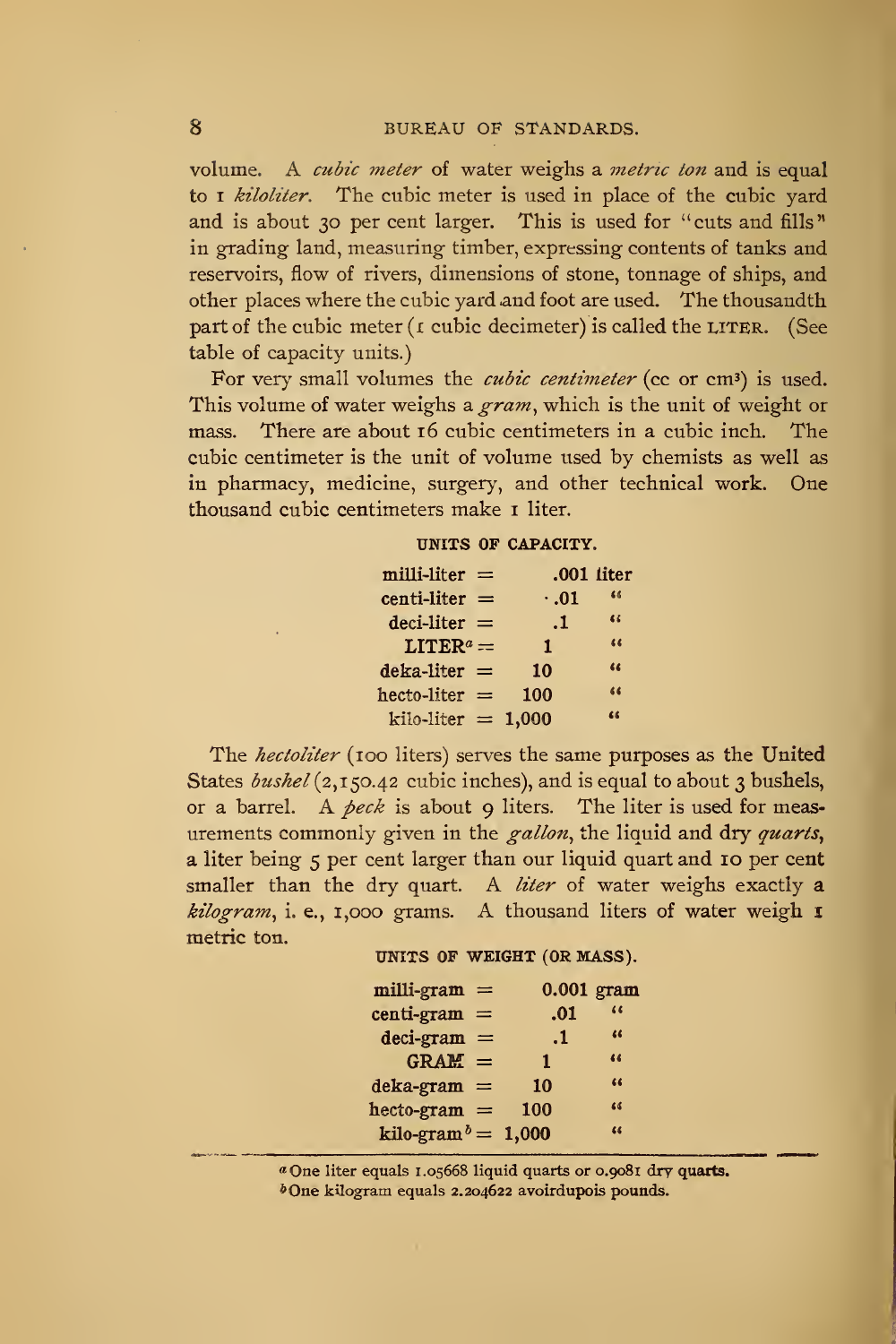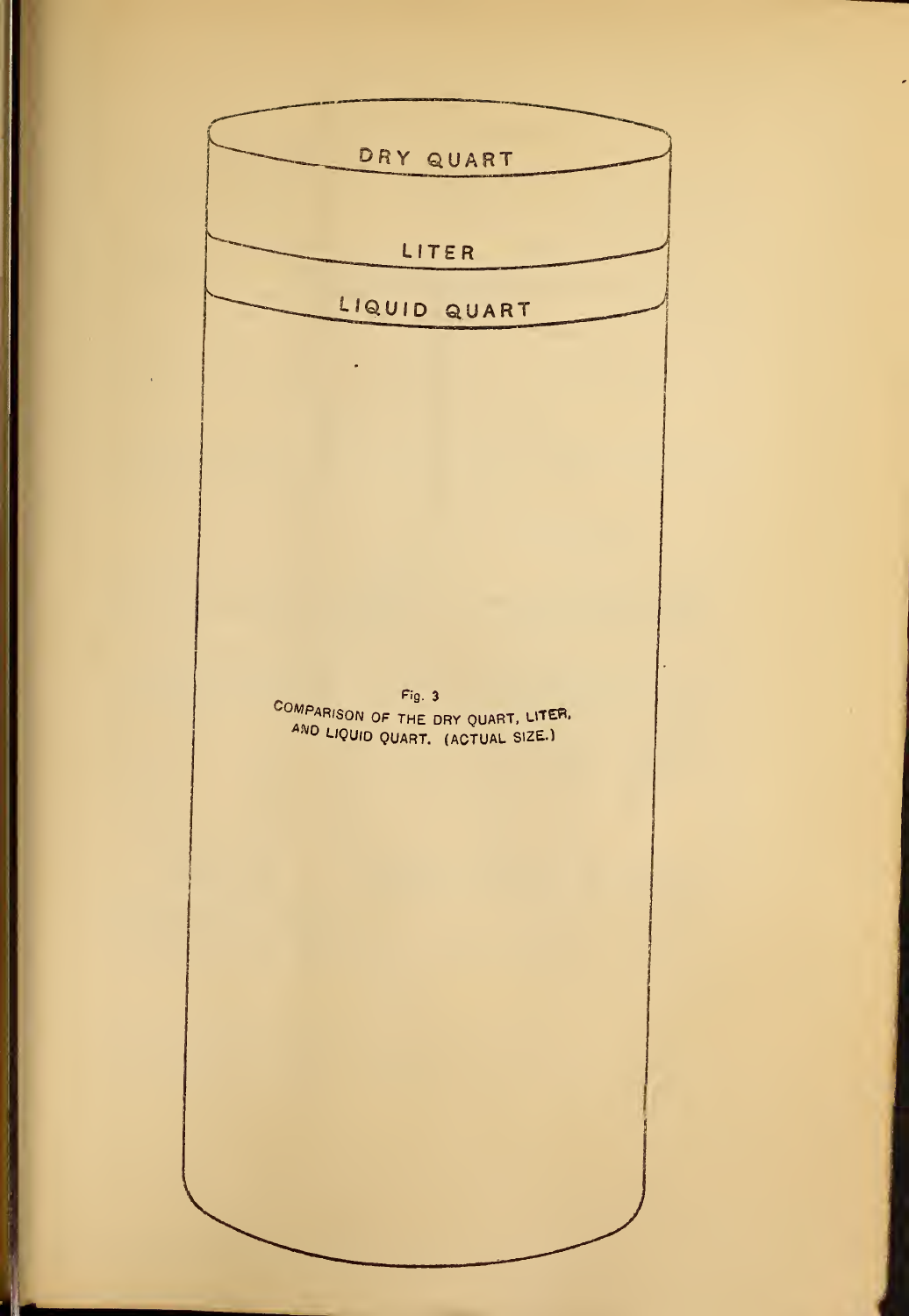Measurements commonly expressed in gross tons or short tons are stated in *metric tons* (1,000 kilograms). The metric ton comes between our long and short tons and serves the purpose of both.



FiQ.4, RELATrvE Size of 2-Pound and 1-Kiloqram (Brass) Weights. (Actual Size,)

The kilogram and "half kilo" serve for everyday trade, the latter being 10 per cent larger than the pound. The kilogram is approximately 2.2 pounds. The gram and its multiples and divisions are





Fig. 5. Relative Size of Avoirdupois Ounce, 30-Gram, AND TROY OUNCE (BRASS) WEIGHTS. (ACTUAL SIZE.)

Fig. 6. Relative Size of Gram and Scruple (Brass) Weights. (Actual Size.)

used for the same purposes as ounces, pennyweights, drams, scruples, and grains. For foreign postage, 30 grams is the legal equivalent of the avoirdupois ounce.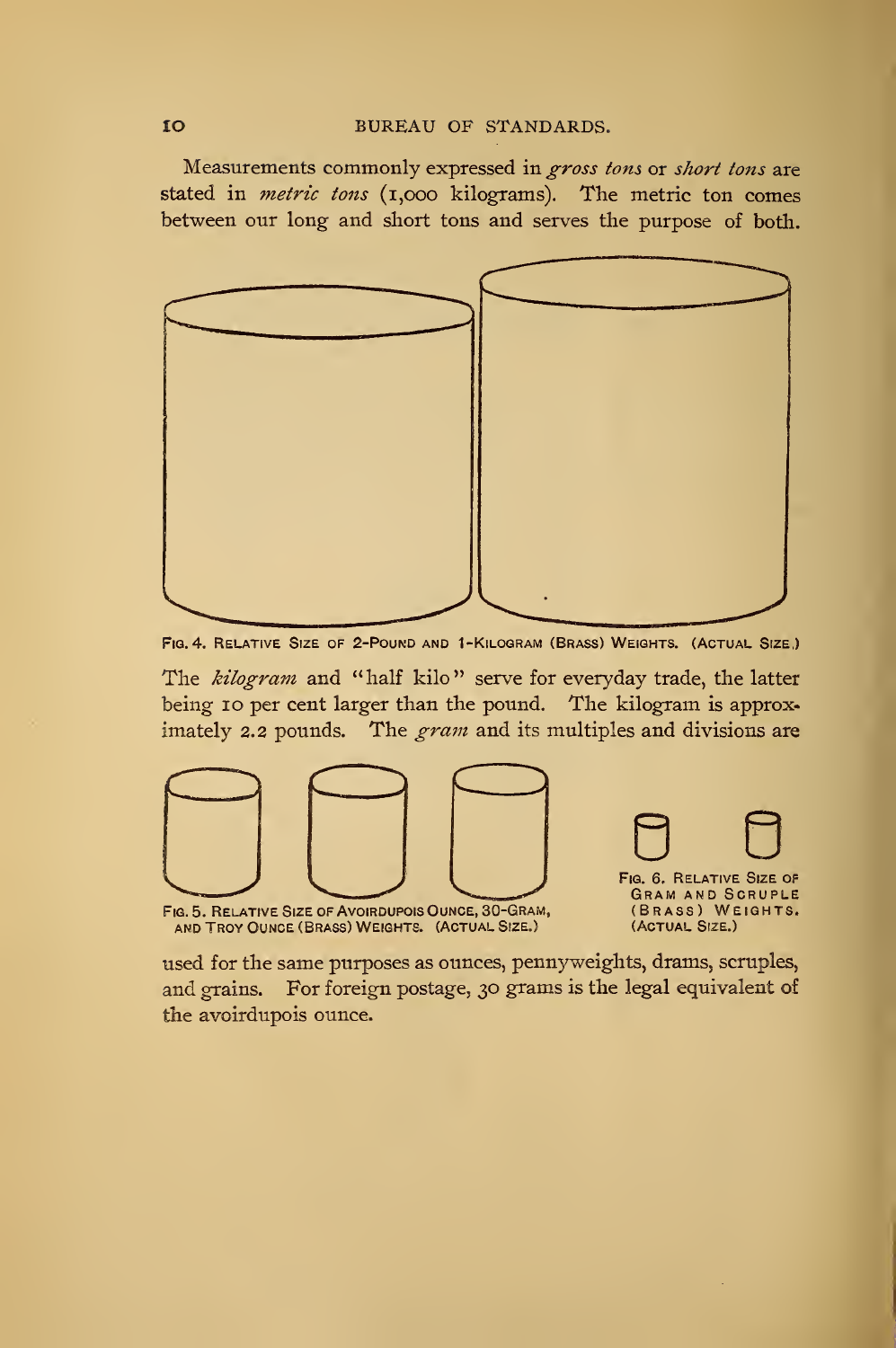### STATUS OF THE INTERNATIONAL METRIC SYSTEM IN THE UNITED STATES.

"The Congress shall have power to  $* * *$  fix the standard of weights and measures." (Constitution of the United States.)

#### THE METRIC SYSTEM LEGALIZED.

" It shall be lawful throughout the United States of America to employ the weights and measures of the metric system." (Revised Statutes of the United States, sec. 3569, 1866.)

#### THE METRIC STANDARDS ADOPTED AS FUNDAMENTAL.

" The office of weights and measures  $* * *$  will in the future regard the international prototype meter and kilogram as fundamental standards, in accordance with the act of July 28, 1866." (Order approved by the Secretary of the Treasury, April 5, 1893.)

#### FOREIGN POSTAL RATES BASED ON METRIC WEIGHTS.

" The Postmaster-General shall furnish to the post-offices exchanging mails with foreign countries, and to such other offices as he may deem expedient, postal balances denominated in grams of the metric system, fifteen grams of which shall be the equivalent for postal purposes, of one-half ounce avoirdupois, and so on in progression." (Revised Statutes of the United States, sec. 3880.)

#### METRIC WEIGHTS USED IN THE COINAGE.

"The weight of the half-dollar shall be twelve grams and one-half of a gram; the quarter-dollar and the dime shall be, respectively, one-half and one-fifth of the weight of said half-dollar." (Revised Statutes of the United States, sec. 3513.)

#### CONGRESS PROVIDES METRIC STANDARDS FOR THE STATES OF THE UNION.

"Be it resolved by the Senate and House of Representatives of the United States of America in Congress assembled, That the Secretary of the Treasury be, and he is hereby, authorized and directed to furnish to each State, to be delivered to the governor thereof, one set of the

**TT**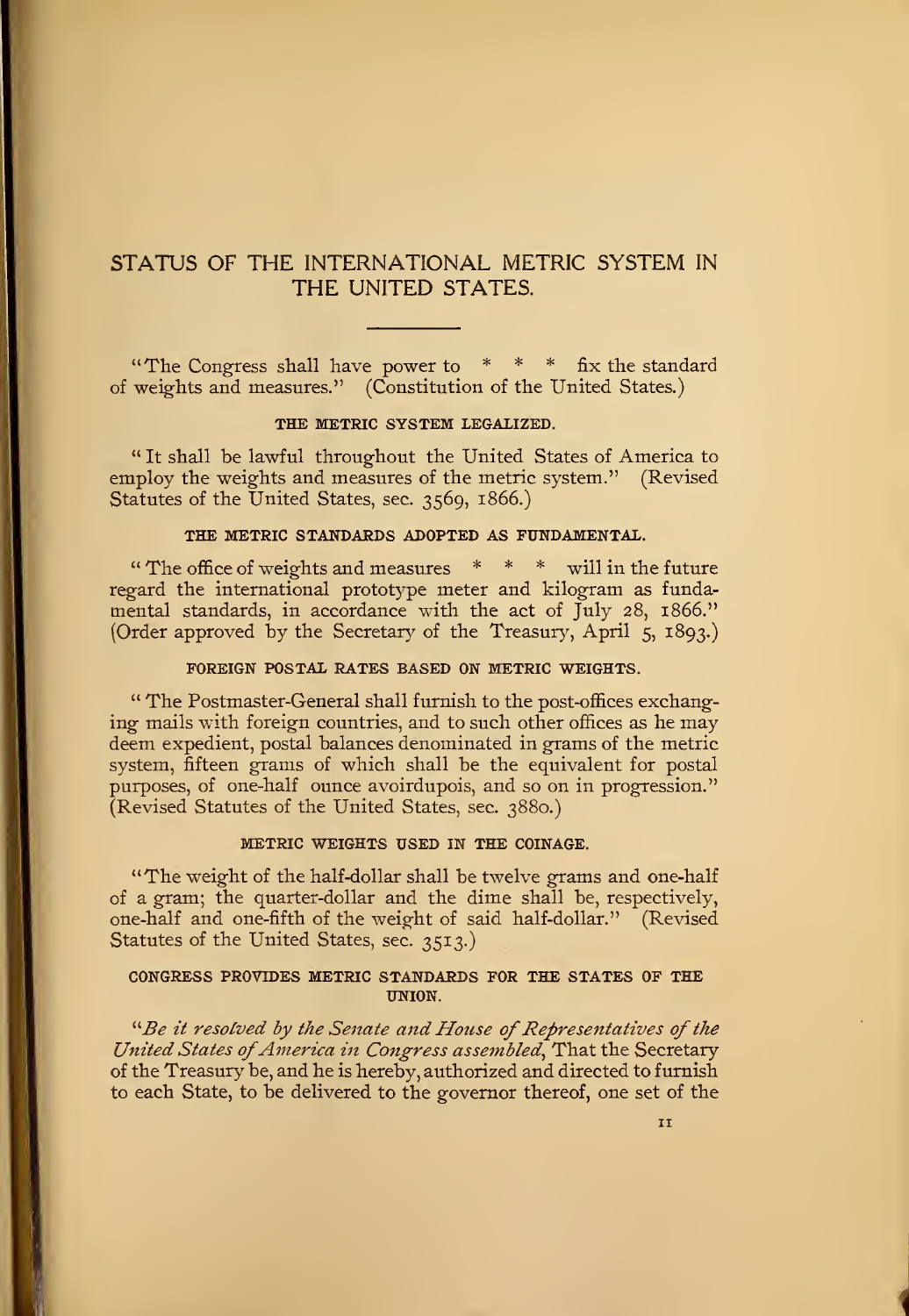standard weights and measures of the metric system for the use of the States, respectively." (Joint resolution of Congress approved July 27, 1866.)

#### UNITED STATES JOINS IN ESTABLISHING INTERNATIONAL BUREAU.

"The high contracting parties engage to establish and maintain, at their common expense, a scientific and permanent international bureau<sup> $a$ </sup> of weights and measures, the location of which shall be at Paris." (Extract from convention of 1875, signed for the United States by the United States ambassador to France.)

#### CONGRESS ADOPTS THE METRIC UNITS FOR ELECTRICAL MEASURES.

It was enacted by the Senate and House of Representatives that the international electrical units based on the metric system "shall be the legal units of electrical measure in the United States." (Revised Statutes of the United States, Supplement, vol. 2, chap. 131, 1894.)

#### METRIC SYSTEM REQUIRED IN THE MEDICAL WORK OF THE NAVY DEPARTMENT.

"The metric system of weights and measures shall hereafter be employed in the Medical Department of the Navy." (Order approved by the Secretary of the Navy, April 15, 1878.)

#### METRIC SYSTEM REQUIRED IN MEDICAL WORK OF WAR DEPARTMENT.

"All requisitions, invoices, receipts and returns, pertaining to medical supplies will be in accordance with the metric system of weights and measures. After the 30th day of June, 1894, the use of this system in writing official prescriptions is desired; on and after the ist day of January, 1895, such use is hereby ordered." (Order approved by Secretary of War April 13, 1894.)

#### METRIC SYSTEM MADE OBLIGATORY IN PORTO RICO.

" I. The use of the metrical system of weights and measures and its nomenclature are obligatory.

 $\frac{1}{2}$ . Its use is enforced in all transactions, sales, contracts.

" 3. Wholesale and retail mercantile establishments shall sell their goods to the public conformably to the metric system." (Proclamation of military governor, March 18, 1899, Department of Porto Rico.)

a This bureau has the custody of the international standards of the metric system, to which all metric prototypes of the world are referred for verification. It was established and is maintained jointly by all the principal governments of the world.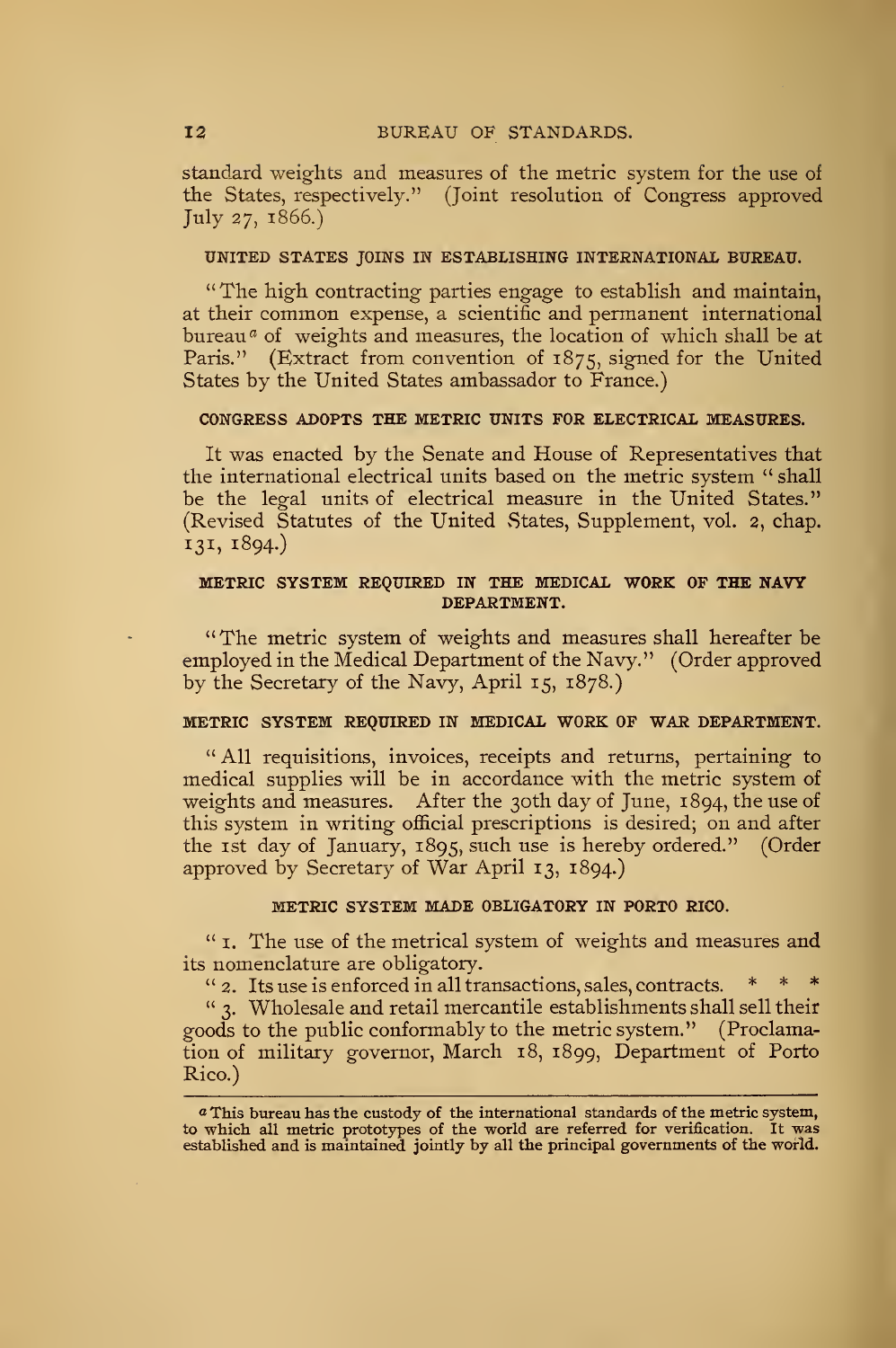#### INTERNATIONAL METRIC SYSTEM. 13

#### METRIC SYSTEM MADE THE LEGAL SYSTEM IN THE PHILIPPINE ISLANDS.

" The metrical system of weights and measures as authorized by sections 3569 and 3570 of the Revised Statutes of the United States and at present in use in the Philippine Islands shall be continued." (Act No. 230, September 17, 1901, sec. 9, Philippine Tariff.)

#### METRIC SYSTEM REQUIRED IN UNITED STATES PUBLIC HEALTH AND MARINE-HOSPITAL SERVICE.

" Officers shall, for all official, medical, and pharmacal purposes, make use of the metric system of weights and measures. In expressing quantities by weight the terms of ' gram ' and ' centigram,' and in expressing quantity by measure the term ' cubic-centimeter,' only shall be employed." (Regulation promulgated by the President November 21, 1902.)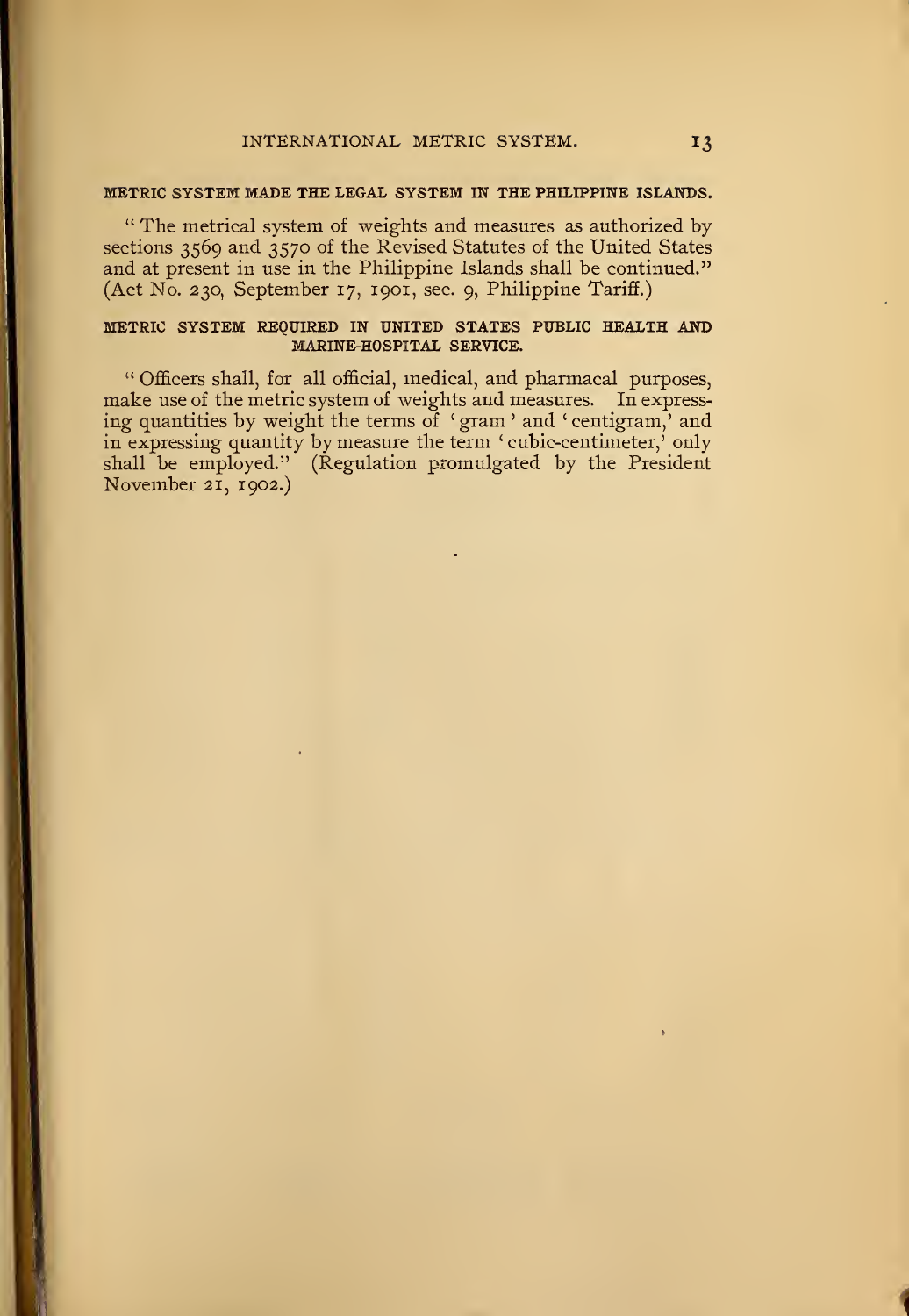#### COMPARISON OF METRIC AND CUSTOMARY UNITS FROM 1 TO 10.

### LENGTH.

| Inches.                                                                   | Milli-<br>meters.                                                            |                                                              |                                                                                                                                                                 | Inches. Centi- Feet. Meters. | U.S. Meters.                                                                                                                                                                                                                                                                                  | miles.        | U.S. Kilo-<br>meters.                                                             |
|---------------------------------------------------------------------------|------------------------------------------------------------------------------|--------------------------------------------------------------|-----------------------------------------------------------------------------------------------------------------------------------------------------------------|------------------------------|-----------------------------------------------------------------------------------------------------------------------------------------------------------------------------------------------------------------------------------------------------------------------------------------------|---------------|-----------------------------------------------------------------------------------|
| $0.03937 =$<br>$0.07874 = 2$<br>$0.11811 = 3$<br>$0.15748 =$              | - 1<br>$\overline{\mathbf{4}}$                                               | $0.3937 = 1$<br>$0.7874 = 2$<br>$1.1811 = 3$                 | $1 = 2.54001$                                                                                                                                                   |                              | 1 = 0.304801 1 = 0.914402 0.62137 = 1<br>2 = 0.609501 1 = 1.60935<br>3 = 0.694402 2 = 1.828804 1.24274 = 2<br>3 = $0.914402$ 2 = $1.828804$ 1. 24274 = 2<br>3. 28083 = 1<br>2. 187222 = 2<br>1. 86411 = 3                                                                                     | $1.86411 = 3$ |                                                                                   |
| $0.19685 =$<br>$0.23622 =$<br>$0.27559 =$<br>$0.31496 = 8$<br>$0.35433 =$ | - 5<br>6<br>$\overline{7}$<br>$\boldsymbol{9}$                               | $1.5748 = 4$<br>$1.9685 = 5$<br>$2.3622 = 6$<br>$2.7559 = 7$ | $2^{7} = 5.08001$                                                                                                                                               |                              | $\begin{vmatrix} 4 & = 1.219202 & 3 & = 2.743205 \\ 5 & = 1.524003 & 3.280833 & = 3 \\ 6 & = 1.828804 & 4 & = 3.657607 \end{vmatrix}$<br>$= 1.828804$ 4 $= 3.657607$<br>$6.56167 = 2$<br>$7 = 2.133604$ $5 = 4.572009$                                                                        |               | $2 = 3.21869$<br>$2.48548 = 4$<br>$3 = 4.82804$<br>$3.10685 = 5$<br>$3.72822 = 6$ |
| $\frac{1}{2}$<br>$\overline{\mathbf{4}}$                                  | $= 25.4001$<br>$= 50,8001$<br>$= 76.2002$<br>$= 101,6002$                    |                                                              |                                                                                                                                                                 |                              | $\begin{array}{rcl} 3 & = & 7.62002\\ 3.1495 = & 8\\ 3.1495 = & 9\\ 4 & = & 10.16002\\ 13.1495 = & 9\\ 24 & = & 10.16002\\ 14 & = & 10.16002\\ 15 & = & 10.14233\\ 16 & = & 10.16002\\ 17 & = & 10.1600\\ 18 & = & 10.14233\\ 19 & = & 10.14233\\ 10 & = & 10.14233\\ 10 & = & 10.14233\\ 11$ |               |                                                                                   |
| 5<br>0,80                                                                 | $= 127.0003$<br>$= 152.4003$<br>$= 177.8004$<br>$= 203.2004$<br>$= 228.6005$ | 5<br>$\mathbf 6$<br>$\overline{z}$<br>8<br>9                 | $= 12.70003 \mid 16.40417 = 5$<br>$= 15.24003 \text{ kg}, 68500 = 6$<br>$= 17.78004 \,  22.96583 = 7$<br>$= 20.32004$ 26.24667 = 8<br>$= 22.86005$ 29.52750 = 9 |                              | $7.655278 = 7$<br>8 = 7.315215 6 = 9.65608<br>9.748889 = 8.229616 8 = 11.26543<br>9.842500 = 9 9 = 12.87478<br>9.842500 = 9 9 = 14.48412                                                                                                                                                      |               | $5.59233 = 9$                                                                     |

| Square<br>inches.                                                       | Square<br>milli-<br>meters.                                                    | Square<br>Square<br>centi-<br>inches.<br>meters.                                                                  | Square<br>Square<br>feet.<br>meters.                                                             | Square<br>Square<br>yards.<br>meters.                                                                       | Square<br>Square<br>kilo-<br>miles.<br>meters.                                                                               |
|-------------------------------------------------------------------------|--------------------------------------------------------------------------------|-------------------------------------------------------------------------------------------------------------------|--------------------------------------------------------------------------------------------------|-------------------------------------------------------------------------------------------------------------|------------------------------------------------------------------------------------------------------------------------------|
| $0.00155 =$<br>$0.00310 =$<br>$0.00465 =$<br>$0.00620 =$                | 1<br>$\frac{2}{3}$                                                             | $0.1550 =$<br>- 1<br>$\mathbf{2}$<br>$0.3100 =$<br>$0.4650 = 3$<br>$0.6200 = 4$                                   | $= 0.09290$<br>$= 0.18581$<br>2<br>3<br>$= 0.27871$<br>$\overline{\mathbf{4}}$<br>$= 0.37161$    | $= 0.836I$<br>$\mathbf{1}$<br>I. 1960<br>$= 1$<br>$2^{\circ}$<br>$= 1.6723$<br>$= 2$<br>2.3920              | $0.3861 =$<br>-1<br>$\mathbf{2}$<br>$0.7722 =$<br>$1 =$<br>2.5900<br>$1.1583 =$<br>3                                         |
| $0.00775 =$<br>$0.00930 =$<br>$0.01085 =$<br>$0.01240 =$<br>$0.01395 =$ | 56789                                                                          | - 5<br>$0.7750 =$<br>$0.9300 =$<br>-6<br>$1 =$<br>6.452<br>$1,0850 =$<br>$\overline{z}$<br>-8<br>$1.2400 =$       | 5<br>$= 0.46452$<br>6<br>$= 0.55742$<br>7<br>$= 0.65032$<br>8<br>9<br>$= 0.74323$<br>$= 0.83613$ | 3 <sup>7</sup><br>$= 2.5084$<br>3.5880<br>$= 3$<br>4<br>3.3445<br>$\frac{4}{5}$ 7839<br>$= 4$<br>$= 4.1807$ | $\overline{\bf 4}$<br>$I.5444 =$<br>5<br>$1.9305 =$<br>$2^{n-1}$<br>5.1800<br>$\equiv$<br>$2.3166 =$<br>6<br>7<br>$2,7027 =$ |
| $=$<br>$\overline{2}$<br>$\bar{3}$<br>$\overline{\mathbf{4}}$           | 645.16<br>$= 1, 290.33$<br>$= 1,935.49$<br>$= 2,580,65$                        | $1.3950 = 9$<br>$\mathbf{2}$<br>$= 12.903$<br>$\frac{3}{4}$<br>$=$ 19.355<br>$= 25.807$                           | $10.764 = 1$<br>$2I.528 = 2$<br>$32.292 = 3$<br>$43.055 = 4$                                     | $= 5$<br>5.9799<br>6<br>$= 5.0168$<br>$\overline{z}$<br>$= 5.8529$<br>$= 6$<br>7.1759                       | $3^{\circ}$<br>$\frac{7}{8}$ . 7700<br>$\equiv$<br>$3.0888 =$<br>$\boldsymbol{9}$<br>$3.4749 =$<br>10.3600<br>$\sim$<br>$=$  |
| 5<br>0780                                                               | $= 3,225.81$<br>$=$ 3, 870.98<br>$= 4, 516.14$<br>$= 5,161,30$<br>$= 5,806.46$ | 5<br>$= 32.258$<br>$\boldsymbol{6}$<br>$= 38.710$<br>7<br>$= 45.161$<br>$\frac{8}{9}$<br>$= 51.613$<br>$= 58.065$ | $53.819 = 5$<br>$64.583 - 6$<br>$75.347 = T$<br>$86.III = 8$<br>$96.875 = 9$                     | $8^{\circ}$<br>$= 6.6890$<br>8.3719<br>$=7$<br>9 °<br>$= 7.5252$<br>9.5679<br>$= 8$<br>$10.7639 = 9$        | 5<br>$= 12.9500$<br>6<br>$= 15.5400$<br>$\overline{z}$<br>$= 18.1300$<br>8<br>9<br>$= 20,7200$<br>$= 23.3100$                |

VOLUME.

AREA-cont'd.

|                                                                              | inches. millimeters.                                                              | Cubic Cubic Cubic Cubic cen-<br>inches, timeters.                                                                       | Cubic<br>Cubic<br>feet<br>meters.                                                                                    | Cubic<br>Cubic<br>yards.<br>meters.                                                          | Acres. Hectares.                                                                                                      |
|------------------------------------------------------------------------------|-----------------------------------------------------------------------------------|-------------------------------------------------------------------------------------------------------------------------|----------------------------------------------------------------------------------------------------------------------|----------------------------------------------------------------------------------------------|-----------------------------------------------------------------------------------------------------------------------|
| $0.000061 =$<br>$0,000122 =$<br>$0.000183 =$<br>$0.000244 =$                 | $\boldsymbol{2}$<br>$\mathbf{3}$<br>$\boldsymbol{A}$                              | $0.0610 =$<br>$\mathbf{2}$<br>$0,1220 =$<br>$\overline{\mathbf{3}}$<br>$0.1831 =$<br>$0.2441 =$                         | $= 0.02832$<br>$\frac{2}{3}$<br>$= 0.05663$<br>$= 0.08495$<br>$\overline{\bf{4}}$<br>$= 0.11327$                     | $= 0.7646$<br>$\mathbf{1}$<br>$1.3079 = 1$<br>$2 = I.529I$<br>$2.6159 = 2$                   | 1.<br>$= 0.4047$<br>$\overline{2}$<br>$= 0.8094$<br>$2.47I = 1$<br>$3^{\circ}$<br>$= 1.2141$                          |
| $0.000305 =$<br>$0.000366 =$<br>$0.000427 =$<br>$0.000488 =$<br>$0.000549 =$ | 5<br>6<br>7<br>8<br>$\boldsymbol{9}$                                              | 5<br>$0.3051 =$<br>6<br>$0.3661 =$<br>$\overline{z}$<br>$0.4272 =$<br>8<br>$0.4882 =$<br>$\boldsymbol{9}$<br>$0.5492 =$ | 5<br>$= 0.14159$<br>6<br>$= 0.16990$<br>$\overline{z}$<br>$= 0.19822$<br>$\frac{8}{9}$<br>$= 0.22654$<br>$= 0.25485$ | $3 = 2.2937$<br>$3.9238 = 3$<br>4 = $3.0582$<br>5 <sup>1</sup><br>$= 3.8228$<br>$5.2318 = 4$ | $\overline{4}$<br>$= 1.6187$<br>$4.942 = 2$<br>$5^{\circ}$<br>$= 2.0234$<br>$\frac{6}{7}$<br>$= 2.4281$<br>$= 2.8328$ |
| $\overline{2}$<br>$\frac{3}{4}$                                              | $= 16,387.2$<br>$= 32,774.3$<br>$=$ 49, 161. 5<br>$= 65,548.6$                    | $= 16.3872$<br>2<br>$= 32.7743$<br>$\mathbf{3}$<br>$= 49.1615$<br>$= 65.5486$<br>4                                      | $35.314 = 1$<br>$70.629 = 2$<br>$105.943 = 3$<br>$141.258 = 4$                                                       | 6 = $4.5874$<br>$6.5397 = 5$<br>$7 = 5.3519$<br>$7.8477 = 6$                                 | $7.413 = 3$<br>$\frac{8}{9}$<br>$= 3.2375$<br>$= 3.6422$<br>$9.884 = 4$                                               |
| 5<br>0780                                                                    | $= 81,935.8$<br>$-98,323.0$<br>$=$ II4, 7I0. I<br>$= 131,097.3$<br>$= 147, 484.5$ | 5<br>$= 81.9358$<br>$= 98.3230$<br>6<br>$=$ 114.7101<br>7<br>8<br>$= 131.0973$<br>9<br>$= 147.4845$                     | $176.572 = 5$<br>$211.887 = 6$<br>$247.201 = 7$<br>$282.516 = 8$<br>$317.830 = 9$                                    | $\frac{8}{9}$<br>$= 6.1165$<br>$= 6,8810$<br>$9.1556 = 7$<br>$10.4635 = 8$<br>$11.7715 = 9$  | $12.355 = 5$<br>$I_4.826 = 6$<br>$17.297 = 7$<br>$19.768 = 8$<br>$22.239 = 9$                                         |

#### AREA.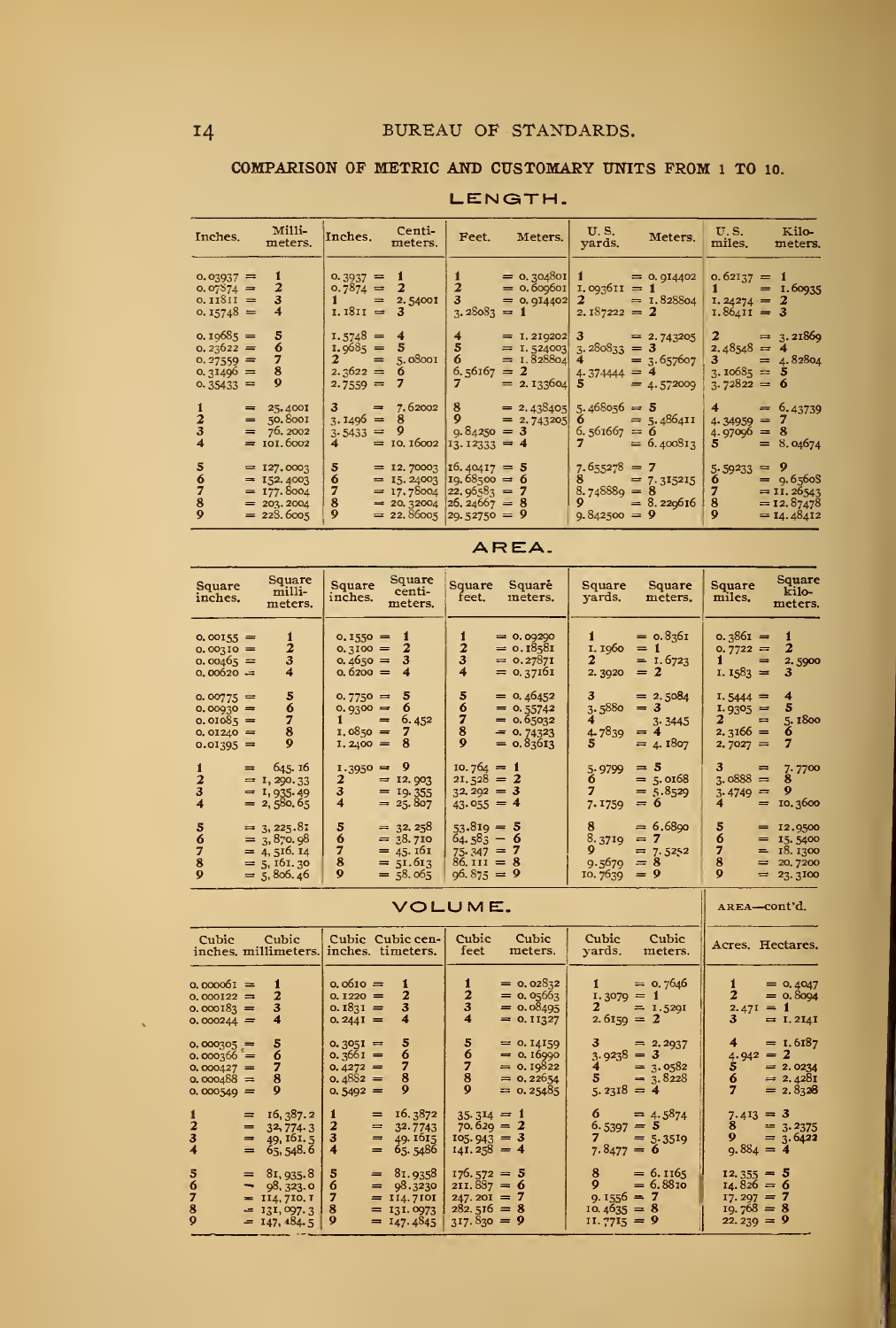# INTERNATIONAL METRIC SYSTEM. 15

COMPARISON OF METRIC AND CUSTOMARY UNITS FROM 1 TO 10-Cont'd.

| Milli-<br>U.S.<br>liters.<br>liquid<br>(cc.)<br>ounces.                                                                       | U.S.<br>Milli-<br>apothe-<br>liters.<br>caries'<br>(cc.)<br>drams.                                                              | U.S.<br>Milli-<br>apothe-<br>liters.<br>caries'<br>(cc.)<br>scruples.                                                                              | U.S.<br>Liters.<br>liquid<br>quarts.                                                                 | U.S.<br>Liters.<br>liquid<br>gallons.                                                                                                 |
|-------------------------------------------------------------------------------------------------------------------------------|---------------------------------------------------------------------------------------------------------------------------------|----------------------------------------------------------------------------------------------------------------------------------------------------|------------------------------------------------------------------------------------------------------|---------------------------------------------------------------------------------------------------------------------------------------|
| $\frac{1}{2}$<br>$= 0.03381$<br>$= 0.06763$<br>$\bar{3}$<br>$= 0.10144$<br>$\overline{\mathbf{4}}$<br>$= 0.13526$             | $= 0.2705$<br>1<br>$\overline{2}$<br>$= 0.5410$<br>3<br>$= 0.8115$<br>$3.6967 = 1$                                              | $0.8115 =$<br>1<br>$\mathbf{1}$<br>$\equiv$<br>I. 2322<br>$\mathbf{z}$<br>$1.6231 =$<br>2<br>2.4645<br>$=$                                         | $= 0.94636$<br>$1.05668 = 1$<br>2<br>$= 1,89272$<br>2. $11336 = 2$                                   | $0.26417 =$<br>一直<br>$\overline{\mathbf{2}}$<br>$0.52834 =$<br>3<br>$0.7925I =$<br>$=$<br>$1 - 1$<br>3.78543                          |
| $\sqrt{5}$<br>$= 0.16907$<br>$\frac{6}{7}$<br>$= 0.20288$<br>$= 0.23670$<br>$= 0.27051$<br>$\ddot{\mathbf{9}}$<br>$= 0.30432$ | 4<br>$= 1.0820$<br>5<br>$= 1.3525$<br>6<br>$= 1.6231$<br>$\overline{\mathbf{z}}$<br>$= 1.8936$<br>$7.3934 = 2$                  | $2.4346 =$<br>3<br>3.6967<br>3<br>$\qquad \qquad =$<br>$3.2461 =$<br>$\overline{\mathbf{4}}$<br>$\overline{4}$<br>4.9290<br>$=$<br>5<br>$4.9577 =$ | 3<br>$= 2.83908$<br>$\frac{3.17005}{4} = \frac{3}{3}$<br>$= 3.78543$<br>$4.22673 = 4$<br>$= 4.73179$ | $1.05668 =$<br>$\overline{\mathbf{4}}$<br>$1.32085 =$<br>5<br>$1.58502 = 6$<br>$1.84919 =$<br>7<br>$2^{\circ}$ =<br>7.57087           |
| $29.574 = 1$<br>$59.147 = 2$<br>$88.721 = 3$<br>$118.295 = 4$                                                                 | 8<br>$= 2.1641$<br>$\overline{9}$<br>$= 2.4346$<br>$II.0901 = 3$<br>$14.7869 = 4$                                               | 6<br>$4.8692 =$<br>5<br>6.1512<br>$=$<br>$\overline{7}$<br>$5.6807 =$<br>6.<br>$=$<br>7.3934                                                       | $5.28341 = 5$<br>$= 5.67815$<br>Ō.<br>$6.34009 = 6$<br>$\overline{7}$<br>$= 6.6245I$                 | $2.11336 = 8$<br>$2.37753 = 9$<br>3<br>$=$ 11.35630<br>4<br>$= 15.14174$                                                              |
| $147.869 = 5$<br>$177.442 = 6$<br>207.016 = <b>7</b><br>$236.590 = 8$<br>$266.163 = 9$                                        | $18.4836 = 5$<br>22. $1803 = 6$<br>$25.8770 = T$<br>$29.5737 = 8$<br>$33.2704 = 9$                                              | 8<br>$6.4923 =$<br>7<br>8.6257<br>$=$<br>$\overline{9}$<br>$7.3038 =$<br>$= 9.8579$<br>8<br>$\overline{9}$<br>$=$ II.090I                          | $7.39677 = 7$<br>$= 7.57088$<br>$8.45345 = 8$<br>$= 8.51723$<br>$9.5I0I4 = 9$                        | 5<br>$= 18.92717$<br>$\mathbf 6$<br>$= 22,71261$<br>$\overline{7}$<br>$= 26.49804$<br>8<br>$=$ 30. 28348<br>$\bullet$<br>$= 34.0689I$ |
| U.S. dry<br>Liters.<br>quarts.                                                                                                | U.S.<br>Liters.<br>pecks.                                                                                                       | <b>U.S.</b><br>Deka-<br>liters.<br>pecks.                                                                                                          | U.S.<br>Hecto-<br>liters.<br>bushels.                                                                | U.S.<br>Hecto-<br>bushels liters per<br>per acre. hectare.                                                                            |
| $0.9081 = 1$<br>$\mathbf{1}$<br>$=$ 1.1012<br>$1.8162 = 2$<br>$\mathbf{2}$<br>$= 2.2025$                                      | $0.11351 =$<br>-1<br>$\mathbf{z}$<br>$0.22702 =$<br>- 3<br>$0.34053 =$<br>-4<br>$0.45404 =$                                     | $0.8810 =$<br>-1<br>1.1351<br>1.<br>$=$<br>$\boldsymbol{2}$<br>$1.7620 =$<br>$\mathbf{2}$<br>$\equiv$<br>2.2702                                    | $\mathbf{1}$<br>$= 0.35239$<br>$\mathbf{2}$<br>$= 0.70479$<br>2.83774<br>$=1$<br>3<br>$= 1.05718$    | $= 0.87078$<br>1<br>$1.14840 = 1$<br>2<br>$= 1.74156$<br>$2.29680 = 2$                                                                |
| $2.7242 = 3$<br>3 —<br>$= 3.3037$<br>$3.6323 = 4$<br>4<br>$= 4.4049$<br>$4.5404 = 5$                                          | $0.56755 =$<br>- 5<br>- 6<br>$0,68106 =$<br>$\overline{7}$<br>$0.79457 =$<br>$0.90808 = 8$<br>8.80982<br>$1 =$                  | $2.6429 =$<br>3<br>$3^{\circ}$<br>3.4053<br>$=$<br>$3.5^{239} =$<br>$\overline{4}$<br>4.5404                                                       | $\overline{\mathbf{4}}$<br>$= 1.40957$<br>5<br>$= 1.76196$<br>$5.67548 = 2$<br>6 = 2.<br>$= 2.11436$ | 3<br>$= 2.61233$<br>$3.44519 = 3$<br>$= 3.48311$<br>4<br>$4.59359 = 4$                                                                |
|                                                                                                                               |                                                                                                                                 | - 5<br>$4.4049 =$                                                                                                                                  | $\overline{7}$<br>$= 2.46675$                                                                        | $= 4.35389$                                                                                                                           |
| 5.<br>$= 5.5061$<br>$5.4485 = 6$<br>$= 6.6074$<br>$6.3565 = 7$                                                                | $1.02157 =$<br>- 9<br>$\mathbf{z}$<br>$= 17.61964$<br>3 <sup>1</sup><br>$= 26.42946$<br>$\overline{\mathbf{4}}$<br>$= 35.23928$ | 5<br>5.6755<br>$=$<br>$5.2859 = 6$<br>6.8106<br>$=$<br>6.<br>$\overline{7}$<br>$6.1669 =$                                                          | 8<br>$= 2.81914$<br>$8.51323 = 3$<br>9<br>$= 3.17154$<br>II. $35097 = 4$                             | $5.74199 = 5$<br>6<br>$= 5.22467$<br>6.89039 = $\dot{6}$<br>7<br>$= 6.09545$                                                          |

#### CAPACITY.

**WEIGHT (OR MASS).** 

| Grains.<br>Grams.                                                                    | Avoirdu-<br>Grams.<br>pois<br>ounces.                                                                 | Troy<br>Grams.<br>ounces.                                                                                                         | Avoirdu-<br>Kilo-<br>pois<br>grams.<br>pounds.                                           | Troy<br>Kilo-<br>pounds.<br>grams.                                                                                     |
|--------------------------------------------------------------------------------------|-------------------------------------------------------------------------------------------------------|-----------------------------------------------------------------------------------------------------------------------------------|------------------------------------------------------------------------------------------|------------------------------------------------------------------------------------------------------------------------|
| $= 0.06480$<br>$= 0.12960$<br>2<br>$\frac{3}{4}$<br>$= 0.19440$<br>$= 0.25920$       | $0.03527 =$<br>2<br>$0.07055 =$<br>$0.10582 =$<br>3<br>$0.14110 =$<br>$\overline{\mathbf{A}}$         | $0.03215 =$<br>П<br>$\mathbf{2}$<br>$0.06430 =$<br>3<br>$0.09645 =$<br>$0.12860 =$                                                | $= 0.45359$<br>$= 0.90718$<br>$2.20462 = 1$<br>$= 1.36078$                               | $\frac{1}{2}$<br>$= 0.37324$<br>$= 0.74648$<br>2.67923<br>$=1$<br>3<br>$= 1.11973$                                     |
| 5<br>$= 0.32399$<br>0780<br>$= 0.38879$<br>$= 0.45359$<br>$= 0.51839$<br>$= 0.58319$ | $0.17637 =$<br>5<br>$0.21164 =$<br>6<br>$0.24692 =$<br>7<br>$0.282I9 =$<br>8<br>$0.31747 =$           | 5<br>$0.16075 =$<br>6<br>$0.19290 =$<br>7<br>$0.22506 =$<br>8<br>$0.25721 =$<br>$0.28936 =$<br>$\boldsymbol{9}$                   | $= 1.81437$<br>$4.40924 = 2$<br>$= 2.26796$<br>$= 2.72155$<br>$6.61387 = 3$              | $\overline{\mathbf{4}}$<br>$= 1.49297$<br>5<br>$= 1.86621$<br>$= 2$<br>5.35846<br>$= 2.23945$<br>o<br>ż<br>$= 2.61269$ |
| $15.4324 = 1$<br>$30.8647 = 2$<br>$46.2971 = 3$<br>$61.7294 = 4$                     | $= 28.3495$<br>2<br>$= 56.6991$<br>3<br>$= 85.0486$<br>$=$ 113.3981                                   | $= 31.10348$<br>1<br>2<br>$= 62.20696$<br>3<br>$= 93.31044$<br>$\overline{\mathbf{4}}$<br>$= 124.41392$                           | 7<br>$= 3.17515$<br>8<br>$= 3.62874$<br>$8.81849 = 4$<br>9<br>$= 4.08233$                | 8<br>$= 2.98593$<br>8.03769<br>$=$ 3<br>$\frac{9}{10.71691}$ = 3.35918                                                 |
| $77.1618 = 5$<br>$92.5941 = 6$<br>$108.0265 = 7$<br>$123.4589 = 8$<br>138. 8912 = 9  | 5<br>$= 141.7476$<br>6<br>$= 170.0972$<br>7<br>$= 198.4467$<br>8<br>$= 226.7962$<br>9<br>$= 255.1457$ | 5<br>$= 155.51740$<br>$\frac{6}{7}$<br>$= 186, 62088$<br>$= 217.72437$<br>8<br>$= 248.82785$<br>$\boldsymbol{9}$<br>$= 279.93133$ | $11,02311 = 5$<br>$x_3, 22773 = 6$<br>$15.43236 = 7$<br>$17.63698 = 8$<br>$19.84160 = 9$ | $13.39614 = 5$<br>$16.07537 = 6$<br>$18.75460 = 7$<br>$21.43383 = 8$<br>$24.11306 = 9$                                 |

 $\overline{O}$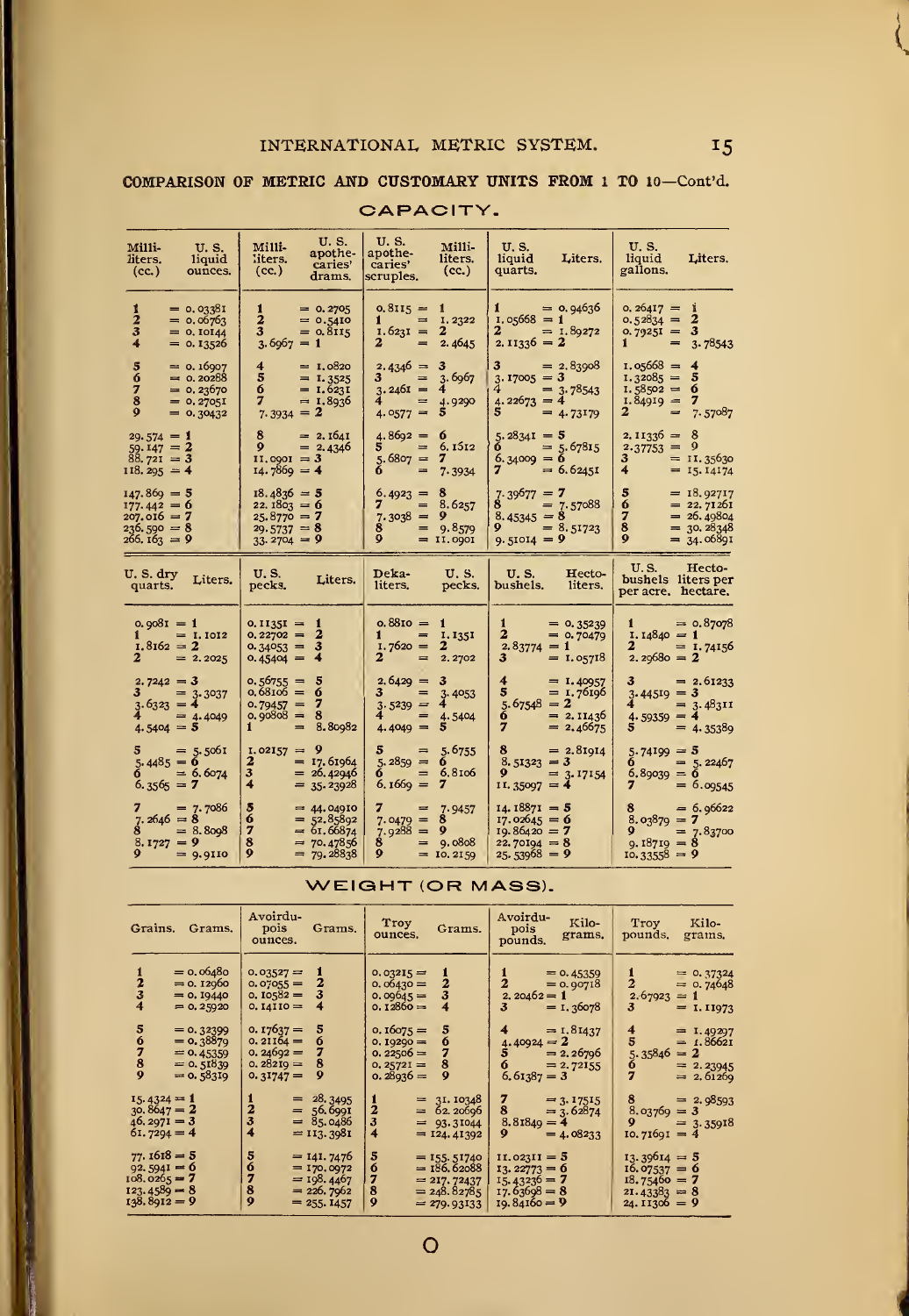$\sim 1000$ 

 $\mathcal{O}(\mathcal{A})$  ,  $\mathcal{O}(\mathcal{A})$  $\mathcal{O}(\mathcal{A}^{\mathcal{A}}_{\mathcal{A}}(\mathcal{A}^{\mathcal{A}}_{\mathcal{A}}))$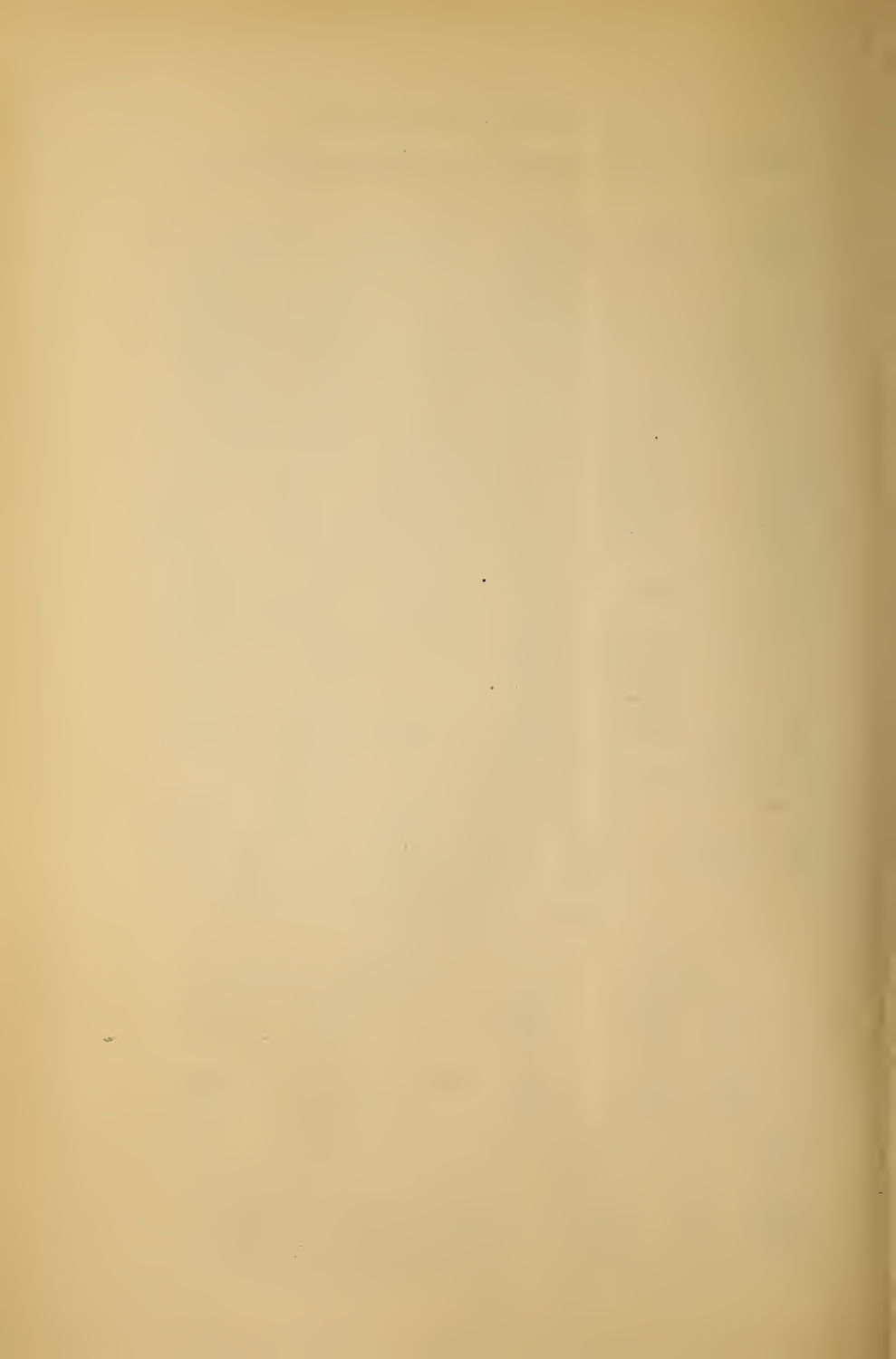